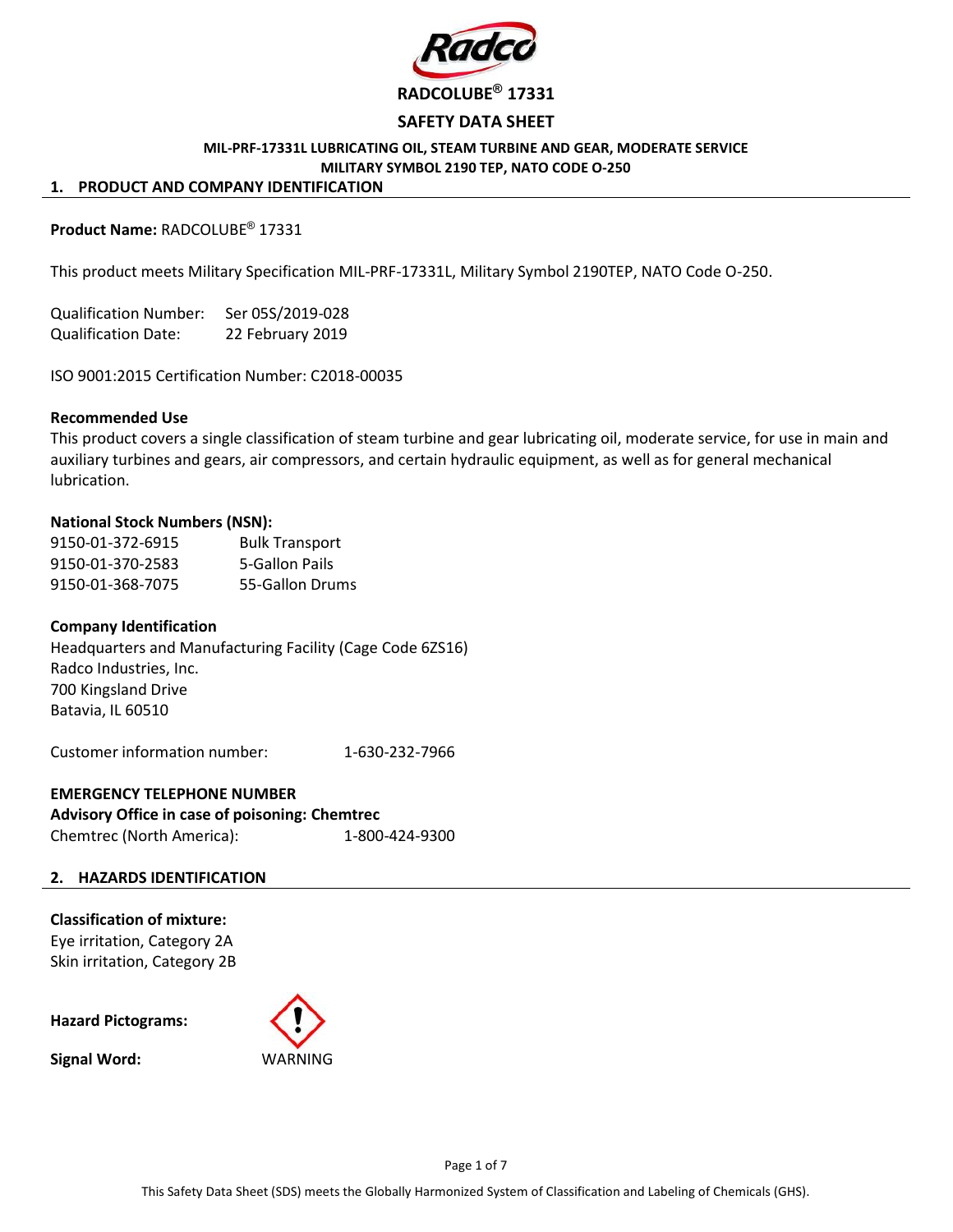

#### Hazard Statements:

| H302:       | <sup>1</sup> Harmful if swallowed. |
|-------------|------------------------------------|
| H312 + H315 | Causes skin and eye irritation.    |

### Precautionary Statements:

| $P301 + P315 + P331$ : | IF SWALLOWED: Do NOT induce vomiting. Get immediate medical advice/attention. |
|------------------------|-------------------------------------------------------------------------------|
| $P305 + P351$ :        | IF IN EYES: Rinse cautiously with water for several minutes.                  |
| P350:                  | Gently wash with soap and water.                                              |
| P362:                  | Take off contaminated clothing and wash before reuse.                         |
| P405:                  | Store locked up.                                                              |
| P501:                  | Dispose of contents/container to an approved waste disposal plant.            |
|                        |                                                                               |

| <b>NFPA Hazard ID</b> |    | <b>HMIS Hazard ID</b> |   |  |
|-----------------------|----|-----------------------|---|--|
| Health:               | Ъ. | Health:               | 1 |  |
| Flammability: 1       |    | Flammability: 1       |   |  |
| Reactivity:           |    | Reactivity:           | n |  |

### 3. COMPOSITION/INFORMATION ON INGREDIENTS

| <b>Components</b>                                         | %Content    | CAS Number  |
|-----------------------------------------------------------|-------------|-------------|
| Distillates (petroleum), solvent-dewaxed heavy paraffinic | Proprietary | 64742-65-0  |
| Additive package                                          | Proprietary | Proprietary |

### 4. FIRST-AID MEASURES

### Eyes

Immediately flush eyes with plenty of water for at least 15 minutes.

### Ingestion

If swallowed, drink plenty of water, DO NOT induce vomiting. Immediately call a doctor.

# Inhalation

Move to fresh air. If unconscious place in recovery position and seek medical advice. If respiratory irritation, dizziness, nausea, or unconsciousness occurs, seek immediate medical assistance. Remove from further exposure. Immediately call a doctor.

### Skin

Wash exposed skin with soap and water.

# 5. FIRE-FIGHTING MEASURES

# Suitable Extinguishing Media

For small fires use carbon dioxide, dry chemical or foam. For large fires use alcohol-type foam, universal type foam or water fog.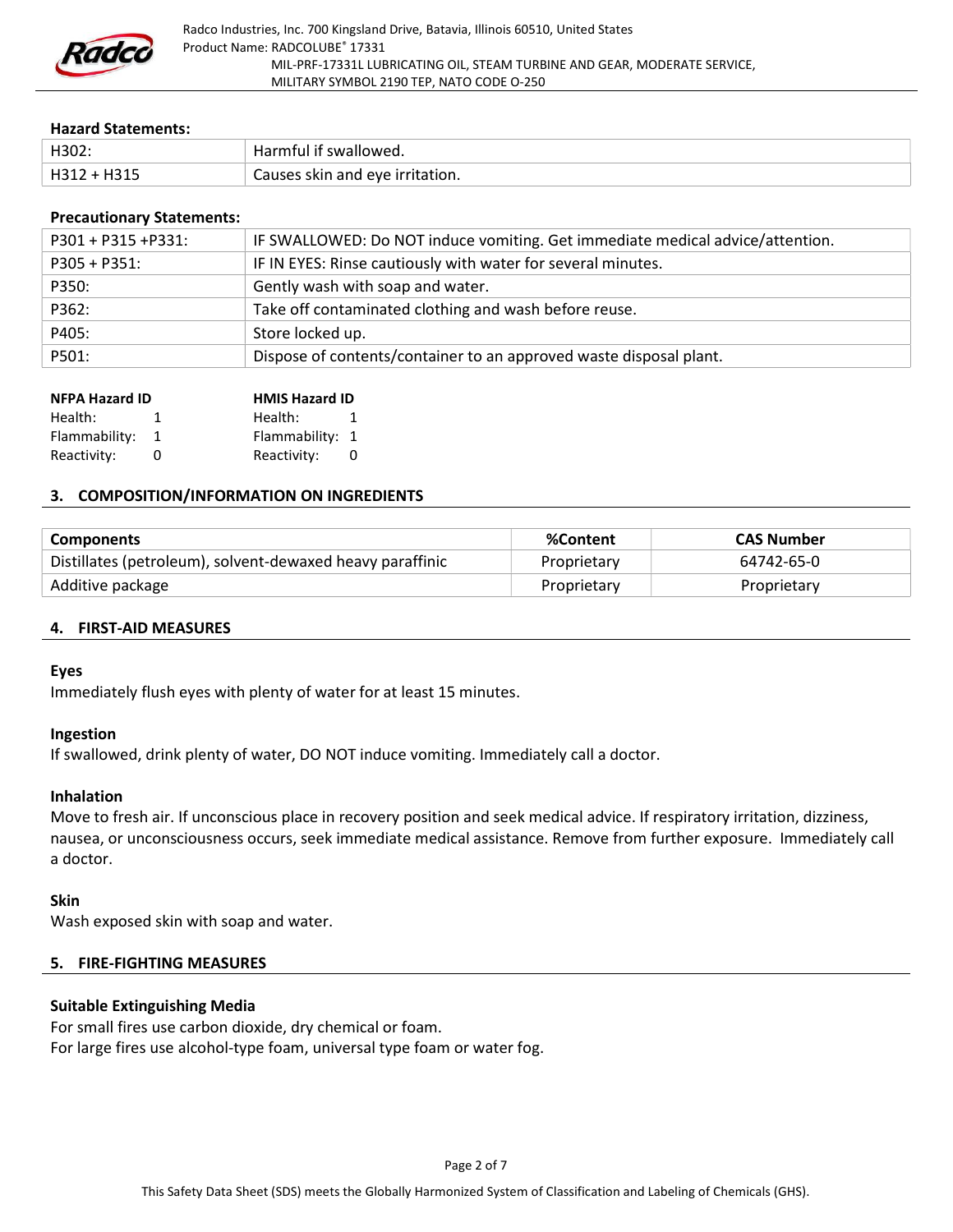

# Fire-Fighting Equipment

Firefighter should wear normal protective equipment (full bunker gear) and positive-pressure contained breathing apparatus. Water can be used to cool fire-exposed containers, to protect personnel and to disperse vapors and spills. Water runoff can cause environmental damage. Dike and collect water used to fight fires.

### Special Fire-Fighting Procedures

Use water spray to cool fire-exposed containers and structures. If a rail or tank truck is involved in a fire, isolate for 800 meters (0.5 mile) in all directions. Shut off fuel to fire if it is possible to do so without hazard. If this is impossible, withdraw from the area and let the fire burn out under controlled conditions. Withdraw immediately in case of rising sound from venting safety device or any discoloration of tank due to fire.

### 6. ACCIDENTAL RELEASE MEASURES

Wear protective clothing when taking up spill. Eliminate sources of ignition. This product is insoluble in water and will float on the surface. Prevent from entering sewers or drains. Should this product enter sewers or drains, it should be pumped out into an open vessel.

### 7. HANDLING AND STORAGE

### Handling

Do not breathe vapors/dust. Smoking, eating and drinking should be prohibited in the application area. Dispose of rinse water in accordance with local and national regulations.

#### Storage

Do not store in open or unlabeled containers. Keep container tightly closed in a dry and well-ventilated place.

### 8. EXPOSURE CONTROLS/PERSONAL PROTECTION

| Component                                                    | <b>Occupational exposure limits</b>                                                                                                                                                                                                                            |
|--------------------------------------------------------------|----------------------------------------------------------------------------------------------------------------------------------------------------------------------------------------------------------------------------------------------------------------|
| Distillates (petroleum), solvent-dewaxed heavy<br>paraffinic | ACGIH TLV: (United States, 4/2014) TWA = $5 \text{ mg/m}^3$ 8 hours (Inhalable fraction)<br>NIOSH PEL: (United States, 10/2013) TWA = 5 mg/m <sup>3</sup> 10 hours (Mist)<br>NIOSH PEL: (United States, 10/2013) STEL = 10 mg/m <sup>3</sup> 15 minutes (Mist) |
|                                                              | OSHA PEL: (United States, $2/2013$ ) TWA = 5 mg/m <sup>3</sup> 8 hours (Mist)                                                                                                                                                                                  |
| Additive package                                             | None established                                                                                                                                                                                                                                               |

# Respiratory Protection

Use with adequate ventilation. Avoid breathing vapor. If heated and ventilation is inadequate, use NIOSH certified respirator, which will protect against organic vapor.

### Hand Protection

Wear clothing and gloves that cannot be penetrated by chemicals or oil.

# Eye Protection

Safety glasses, chemical goggles, or face shields recommended to prevent contact.

# Other Protection

Do not eat, drink, or smoke when handling this product.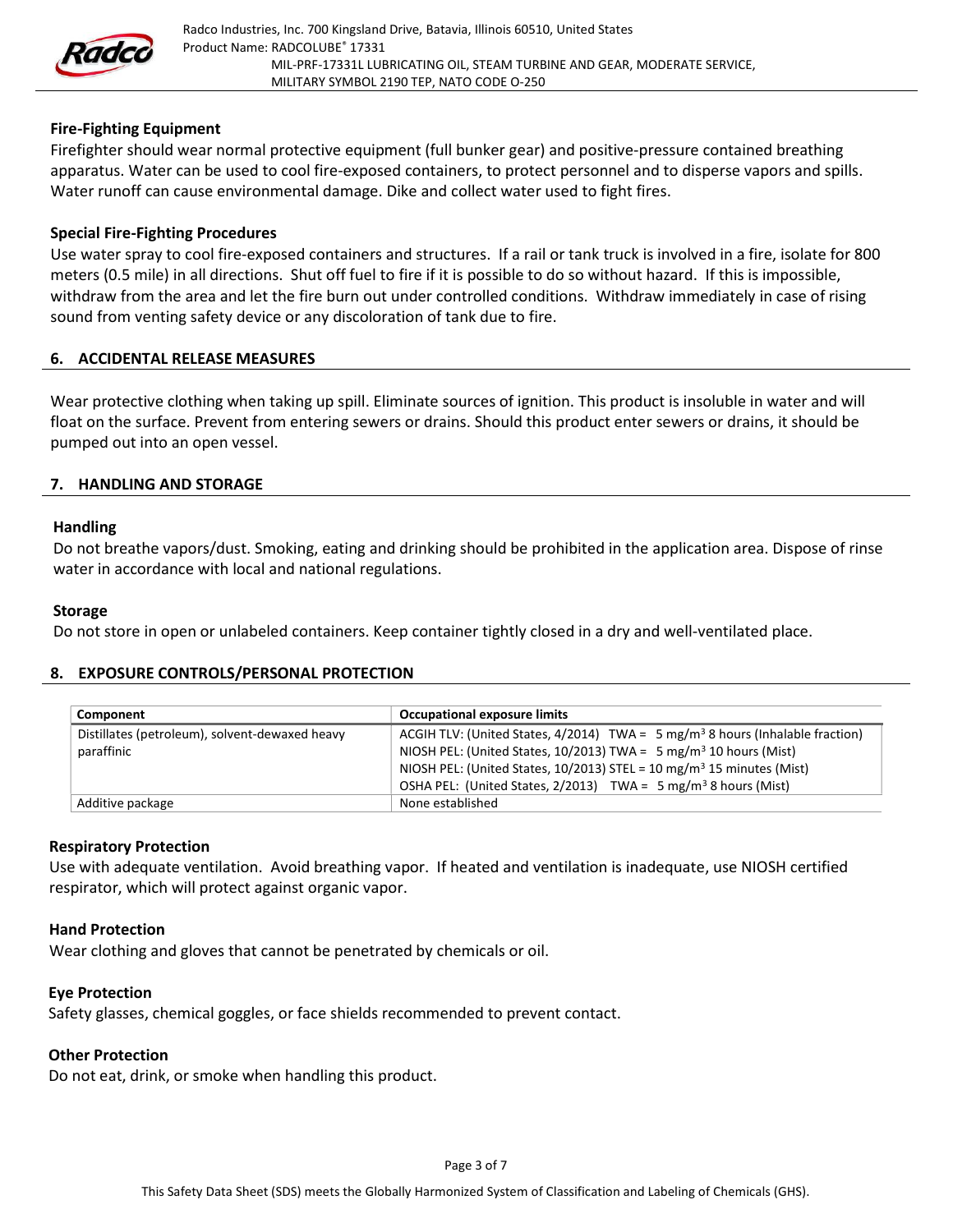

# 9. PHYSICAL AND CHEMICAL PROPERTIES

| Appearance:                                                    | Brown liquid                                       |
|----------------------------------------------------------------|----------------------------------------------------|
| Odor:                                                          | Faint petroleum odor                               |
| Odor threshold:                                                | Not available                                      |
| Auto-ignition temperature:                                     | Not available                                      |
| Decomposition temperature:                                     | Not available                                      |
| Evaporation Rate (ASTM D972):                                  | < $0.04$ (butyl acetate = 1)                       |
| Flash point Cleveland Open Cup (ASTM D92):                     | $>$ 204°C (400°F)                                  |
| Flash point Pensky-Martens (ASTM D93):                         | Not Available                                      |
| Flammability (solid, gas):                                     | Not applicable                                     |
| Lower flammability limit:                                      | Not available                                      |
| <b>Upper flammability limit:</b>                               | Not available                                      |
| Initial boiling point and boiling range:                       | > 300°C (572°F)                                    |
| Melting point/freezing point:                                  | Not applicable                                     |
| Partition coefficient (n-octanol/water), Log P <sub>ow</sub> : | Not available                                      |
| pH:                                                            | Not applicable                                     |
| Solubility:                                                    | Water insoluble                                    |
| Relative density (ASTM D1298) 15.6°C/15.6°C:                   | 0.87                                               |
| Vapor density:                                                 | Not available                                      |
| Vapor pressure:                                                | < $0.01$ mmHg at $20^{\circ}$ C (68 $^{\circ}$ F)  |
| Viscosity (ASTM D445):                                         | < 870 mm <sup>2</sup> /s (cSt) at 4.4 $^{\circ}$ C |
|                                                                | 77 - 97 mm <sup>2</sup> /s (cSt) at 40°C           |
|                                                                | $> 8.0$ mm <sup>2</sup> /s (cSt) at 100°C          |

# 10. STABILITY AND REACTIVITY INFORMATION

### Materials to avoid

Exposure to materials which are highly oxidizing should be avoided.

### Hazardous polymerization

Does not occur.

# Hazardous decomposition products

Incomplete combustion may give various cracked and oxidized hydrocarbons.

# **Stability**

Stable

# 11. TOXICOLOGICAL INFORMATION

| <b>Acute toxicity</b>                                     | Method     | <b>Species</b> | Result                             |
|-----------------------------------------------------------|------------|----------------|------------------------------------|
| Distillates (petroleum), solvent-dewaxed heavy paraffinic | Dermal     | Rabbit         | LD50 > 5000 mg/kg                  |
|                                                           | Inhalation | Rat            | $LC50 > 5.53$ mg/L after 4 hours   |
|                                                           | Oral       | Rat            | $LD_{50}$ > 5000 mg/kg body-weight |
| Additive package                                          | $- -$      | --             | Not classified                     |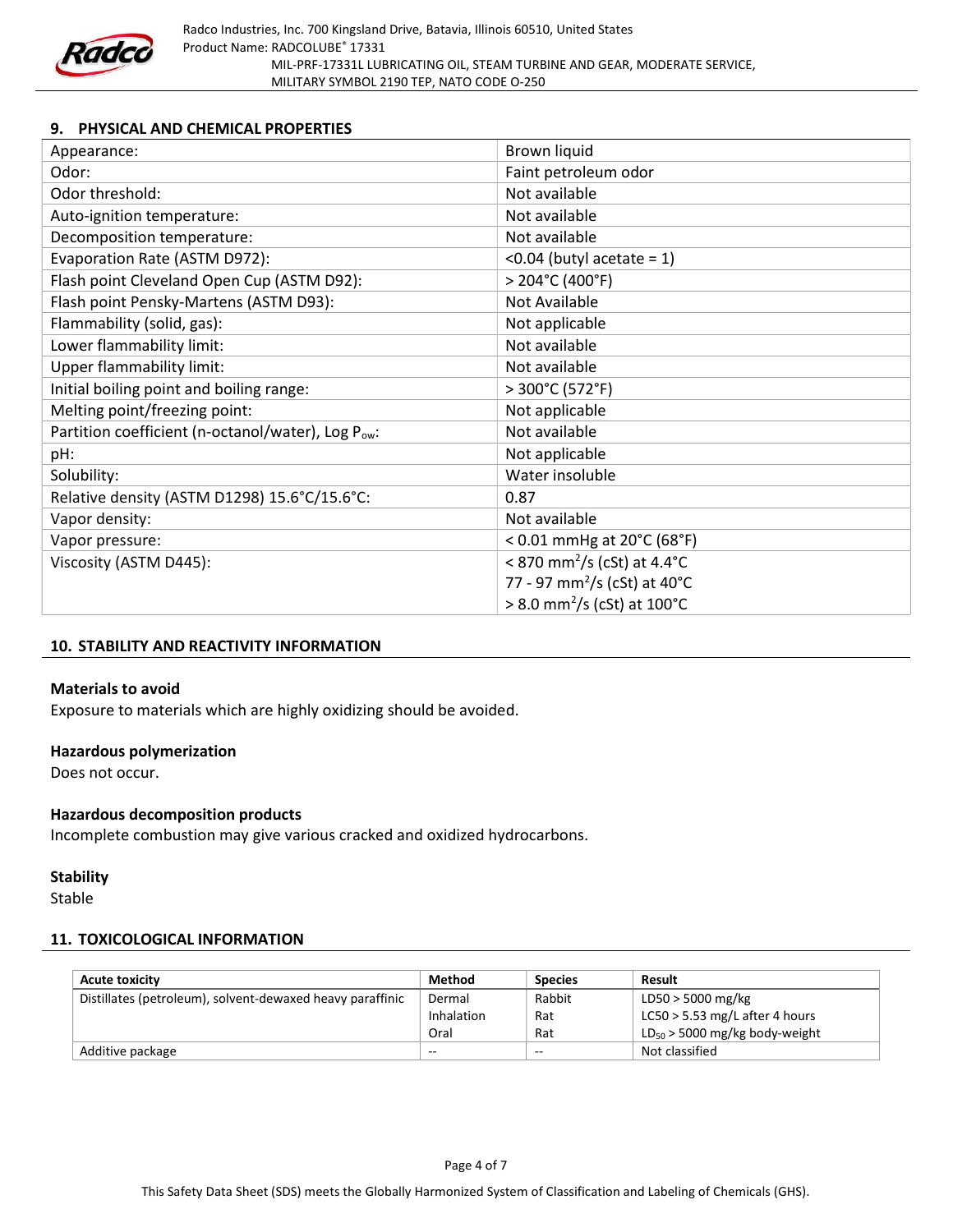

Radco Industries, Inc. 700 Kingsland Drive, Batavia, Illinois 60510, United States Product Name: RADCOLUBE® 17331 MIL-PRF-17331L LUBRICATING OIL, STEAM TURBINE AND GEAR, MODERATE SERVICE, MILITARY SYMBOL 2190 TEP, NATO CODE O-250

| <b>Aspiration hazard</b>                                  | <b>Test Method</b> | <b>Species</b> | Result                              |  |  |
|-----------------------------------------------------------|--------------------|----------------|-------------------------------------|--|--|
| Distillates (petroleum), solvent-dewaxed heavy paraffinic | <b>OECD 403</b>    | Rat            | $LC_{50}$ > 5.53 mg/L after 4 hours |  |  |
| Additive package                                          | --                 | --             | No data available                   |  |  |
|                                                           |                    |                |                                     |  |  |
| Carcinogenicity                                           | <b>Results</b>     |                |                                     |  |  |
| Distillates (petroleum), solvent-dewaxed heavy paraffinic | Non-carcinogenic   |                |                                     |  |  |
| Additive package                                          | No data available  |                |                                     |  |  |
|                                                           |                    |                |                                     |  |  |
| Eye damage / irritation                                   | <b>Test Method</b> | <b>Species</b> | <b>Results</b>                      |  |  |
| Distillates (petroleum), solvent-dewaxed heavy paraffinic | <b>OECD 405</b>    | Rabbit         | Not irritating                      |  |  |
| Additive package                                          | --                 | --             | Not classified                      |  |  |

| <b>Germ cell mutagenicity</b>                             | <b>Test Method</b> | <b>Species</b> | <b>Results</b> |
|-----------------------------------------------------------|--------------------|----------------|----------------|
| Distillates (petroleum), solvent-dewaxed heavy paraffinic | OECD 471           | S. typhimurium | Not mutagenic  |
| Additive package                                          | $- -$              | $- -$          | Not classified |

| Reproductive toxicity                                     | <b>Test Method</b> | Species | <b>Results</b>                          |
|-----------------------------------------------------------|--------------------|---------|-----------------------------------------|
| Distillates (petroleum), solvent-dewaxed heavy paraffinic | OECD 421           | Rat     | NOAEL $\geq 1000$ mg/kg body-weight/day |
| Additive package                                          | $- -$              | $- -$   | Not classified                          |

| <b>Respiratory sensitization</b>                          | <b>Results</b>                |
|-----------------------------------------------------------|-------------------------------|
| Distillates (petroleum), solvent-dewaxed heavy paraffinic | No data available             |
| Additive package                                          | Not expected to be hazardous. |

| <b>Skin sensitization</b>                                 | <b>Test Method</b> | <b>Species</b> | <b>Results</b>  |
|-----------------------------------------------------------|--------------------|----------------|-----------------|
| Distillates (petroleum), solvent-dewaxed heavy paraffinic | <b>OECD 406</b>    | Guinea pig     | Not sensitizing |
| Additive package                                          | $- -$              | $- -$          | Not classified  |

| <b>Skin corrosion/irritation</b>                          | Test Method | <b>Species</b> | <b>Results</b> |
|-----------------------------------------------------------|-------------|----------------|----------------|
| Distillates (petroleum), solvent-dewaxed heavy paraffinic | $- -$       | Rabbit         | Not irritating |
| Additive package                                          | --          | $- -$          | Not classified |

| Specific target organ toxicity (STOT)-repeated exposure   | <b>Test Method</b> | <b>Species</b> | <b>Results</b>                |
|-----------------------------------------------------------|--------------------|----------------|-------------------------------|
| Distillates (petroleum), solvent-dewaxed heavy paraffinic | Dermal             | Rat            | NOAEL < 30 mg/kg/day          |
|                                                           | Inhalation         | Rat            | NOAEL > 980 mg/m <sup>3</sup> |
|                                                           | Oral               | Rat            | NOAEL < 125 mg/kg/day         |
| Additive package                                          | $- -$              | $- -$          | Not classified                |

Specific target organ toxicity (STOT)-single exposure No data available

# 12. ECOLOGICAL CONSIDERATIONS

| <b>Aquatic Toxicity</b>                                   | <b>Test Method</b> | <b>Species</b> | <b>Results</b>        |
|-----------------------------------------------------------|--------------------|----------------|-----------------------|
| Distillates (petroleum), solvent-dewaxed heavy paraffinic | OECD 202           | Daphnia sp.    | NOEL > 10,000 mg/L    |
|                                                           | <b>OECD 203</b>    | P. promelas    | NOEL $\geq 100$ mg/L  |
|                                                           | $(Q)$ SAR          | O. mvkiss      | NOEL $\geq 1000$ mg/L |
| Non-hazardous components                                  | $- -$              | $- -$          | Not classified        |

| <b>Biodegradation</b>                                  | <b>Results</b>            |
|--------------------------------------------------------|---------------------------|
| Distillates (petroleum), hydrotreated heavy paraffinic | Not readily biodegradable |
| Non-hazardous components                               | No data available         |

### 13. DISPOSAL INFORMATION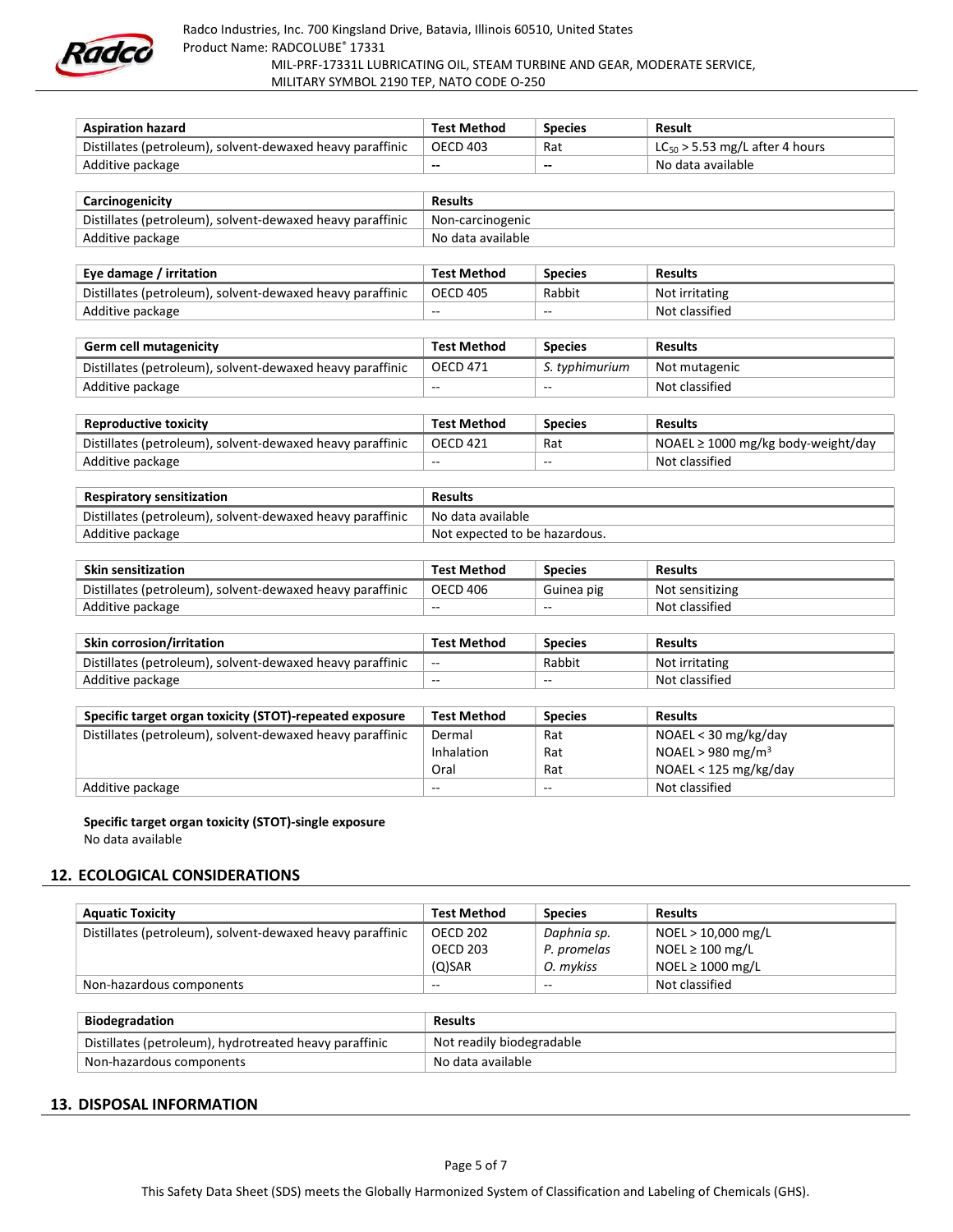

This unused material, when discarded or disposed of, is not specifically listed as a hazardous waste in Federal regulations; however, it could be considered hazardous if it meets criteria for being toxic, corrosive, ignitable, or reactive according to U.S. EPA definitions (40 CFR Subpart C). This material could also become hazardous waste if it is mixed with or comes into contact with a listed hazardous waste. If it is a hazardous waste, regulations in 40 CFR 262-266, 268, 270, and 279 may apply.

#### 14. TRANSPORT INFORMATION

U.S. Dept. of Transportation Shipping Name Not regulated.

Canadian Transportation of Dangerous Goods Shipping Name Not regulated.

European Rail/Road (ADR/RID) Shipping Name Not regulated.

Air (ICAO/IATA) Shipping Name Not regulated.

Sea (IMO/IMDG) Not regulated.

#### 15. REGULATORY INFORMATION

#### California (Proposition 65)

This product does not contain any of the substances known to the State of California to cause cancer, birth defects, or reproductive harm.

#### CERCLA Reportable Quantity

This product is not reportable under 40 CFR Part 302.4.

# Environmental Protection Agency

None of the ingredients are listed

#### National Toxicology Program (NTP)

None of the ingredients are listed.

#### OSHA Hazard Communication Standard

Not hazardous per 29 CFR 1910.1200(d).

#### SARA Title III Section 302 Extremely Hazardous Substances (40 CFR Part 355)

This product is not regulated under Section 302 of SARA and 40 CFR Part 355.

### SARA Title III Sections 311/312 Hazardous Categorization (40 CFR Part 370)

Hazardous categories for this product are:

Acute = No Chronic = No Fire = No Pressure = No Reactive = No

### SARA Title III Section 313 (40 CFR Part 372)

This product is not regulated under Section 313 of SARA and 40 CFR Part 372. U.S. Inventory (TSCA) This material is not listed.

Australia Inventory (AICS)

Listed on inventory.